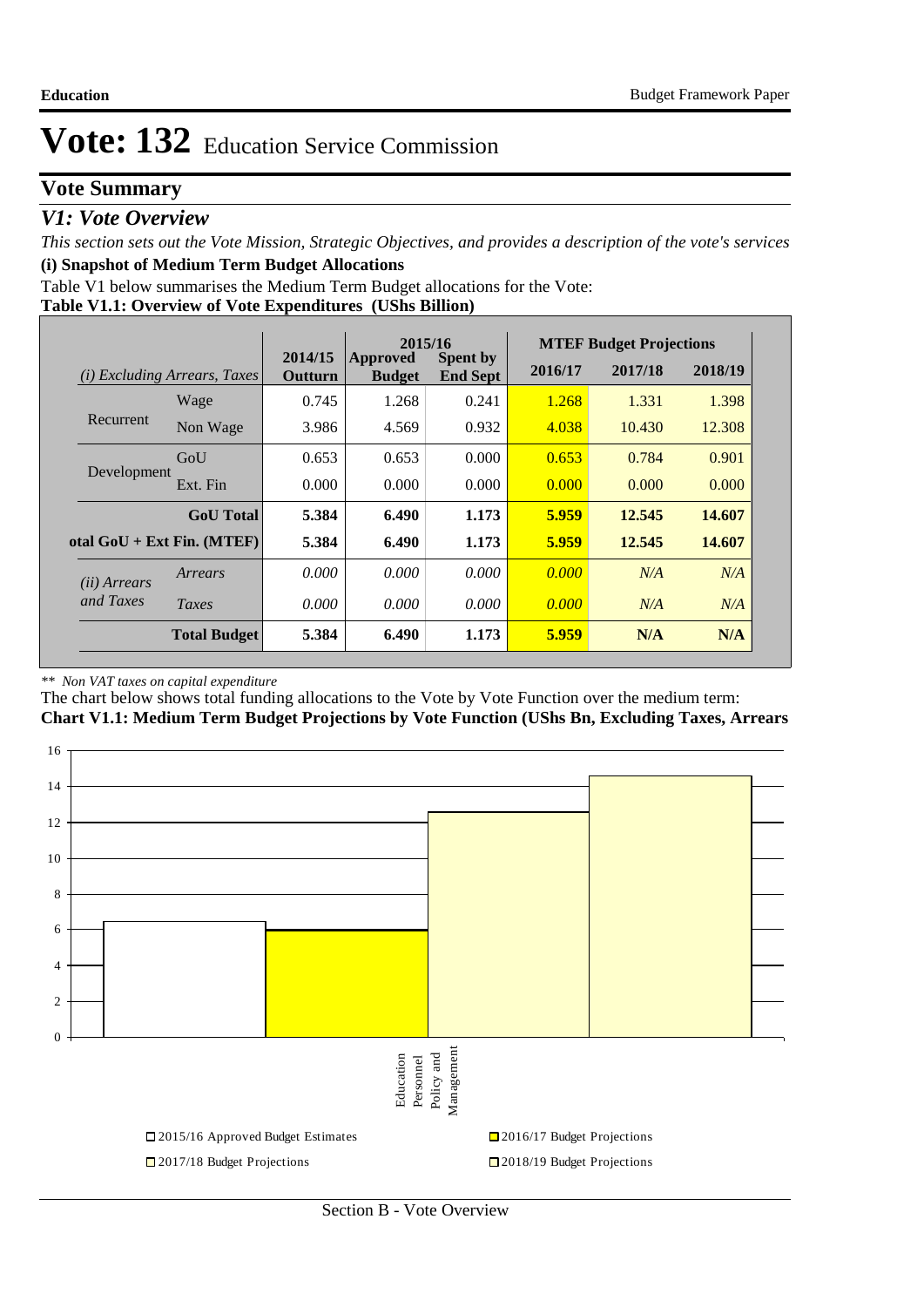## **Vote Summary**

## **(ii) Vote Mission Statement**

The Vote's Mission Statement is:

*To provide an efficient, professional, accountable, transparent and motivated education service.*

## **(iii) Vote Outputs which Contribute to Priority Sector Outcomes**

The table below sets out the vote functions and outputs delivered by the vote which the sector considers as contributing most to priority sector outcomes.

### **Table V1.2: Sector Outcomes, Vote Functions and Key Outputs**

| <b>Sector Outcome 1:</b>                                                   | <b>Sector Outcome 2:</b>                  | <b>Sector Outcome 3:</b>                                                       |  |  |  |  |  |
|----------------------------------------------------------------------------|-------------------------------------------|--------------------------------------------------------------------------------|--|--|--|--|--|
| <b>Improved quality and relevancy of</b><br><i>education at all levels</i> | Improved equitable access to education    | Improved effectiveness and efficiency in<br>delivery of the education services |  |  |  |  |  |
| Vote Function: 07 52 Education Personnel Policy and Management             |                                           |                                                                                |  |  |  |  |  |
| <b>Outputs Contributing to Outcome 1:</b>                                  | <b>Outputs Contributing to Outcome 2:</b> | <b>Outputs Contributing to Outcome 3:</b>                                      |  |  |  |  |  |
| None                                                                       | None                                      | <b>Outputs Provided</b>                                                        |  |  |  |  |  |
|                                                                            |                                           | 075201 Management of Education Service<br>Personnel                            |  |  |  |  |  |

## *V2: Past Vote Performance and Medium Term Plans*

*This section describes past and future vote performance, in terms of key vote outputs and plans to address sector policy implementation issues.* 

## **(i) Past and Future Planned Vote Outputs**

*2014/15 Performance*

- 2,112 Teaching and non-teaching personnel were recruited.
- 1,062 Personnel were confirmed.
- 2,394 Secondary school teachers were validated.
- 210 Appointments in service were regularized.
- 39 Personnel were granted study leave.
- 5 Personnel were retired on medical grounds.
- 01 Person was transferred within service.

*Preliminary 2015/16 Performance*

134 Teaching and non teaching personnel appointed.

413 Teaching and non teaching personnel confirmed in Education service.

18 Teaching and Non teaching personnel given study leave.

61 Regularlizations conducted on Teaching and Non teaching personnel.

143 Corrigenda cases handled.

## Location at Education Service Commission.

## **Table V2.1: Past and 2016/17 Key Vote Outputs\***

| <i>Vote, Vote Function</i><br>Key Output      | <b>Approved Budget and</b><br><b>Planned outputs</b>          | 2015/16<br><b>Spending and Outputs</b><br><b>Achieved by End Sept</b> | 2016/17<br><b>Proposed Budget and</b><br><b>Planned Outputs</b> |  |  |  |  |  |
|-----------------------------------------------|---------------------------------------------------------------|-----------------------------------------------------------------------|-----------------------------------------------------------------|--|--|--|--|--|
| <b>Vote: 132 Education Service Commission</b> |                                                               |                                                                       |                                                                 |  |  |  |  |  |
|                                               | Vote Function: 0752 Education Personnel Policy and Management |                                                                       |                                                                 |  |  |  |  |  |
| Output: 075201                                | <b>Management of Education Service Personnel</b>              |                                                                       |                                                                 |  |  |  |  |  |
|                                               |                                                               |                                                                       |                                                                 |  |  |  |  |  |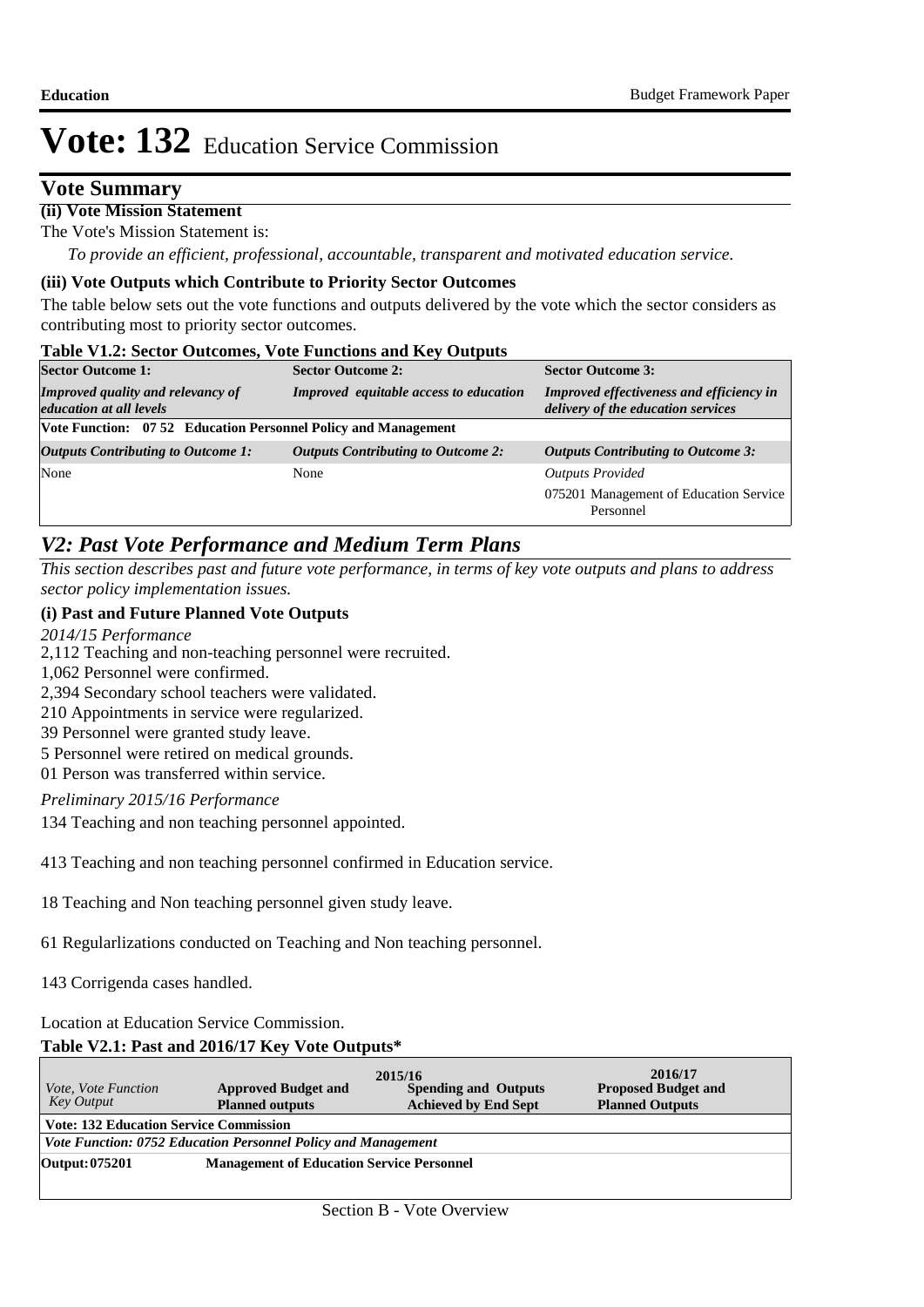# **Vote Summary**

| Vote, Vote Function<br><b>Key Output</b> | <b>Approved Budget and</b><br><b>Planned outputs</b> | 2015/16 | <b>Spending and Outputs</b><br><b>Achieved by End Sept</b>    |       | 2016/17<br><b>Proposed Budget and</b><br><b>Planned Outputs</b> |       |
|------------------------------------------|------------------------------------------------------|---------|---------------------------------------------------------------|-------|-----------------------------------------------------------------|-------|
| Description of Outputs:                  | Appointment of 2,000 teaching                        |         | 134 Teaching and non teaching                                 |       | Appointment of 1,500 teaching                                   |       |
|                                          | and non-teaching personnel;                          |         | personnel appointed.                                          |       | and non-teaching personnel;                                     |       |
|                                          | Confirmation of 2,000 teaching                       |         | 413 Teaching and non teaching                                 |       | Confirmation of 1,500 teaching                                  |       |
|                                          | and non-teaching personnel                           |         | personnel confirmed in<br>Education service.                  |       | and non-teaching personnel                                      |       |
|                                          | Regularization of 500                                |         |                                                               |       | <b>Regularization of 500</b>                                    |       |
|                                          | appointments;                                        |         | 18 Teaching and Non teaching<br>personnel given study leave.  |       | appointments;                                                   |       |
|                                          | Validation of 3,000 teaching                         |         |                                                               |       | Validation of 2,000 teaching                                    |       |
|                                          | and non-teaching personnel                           |         | 61 Regularlizations conducted<br>on Teaching and Non teaching |       | and non-teaching personnel                                      |       |
|                                          | Granting study leave and                             |         | personnel.                                                    |       | Granting study leave and                                        |       |
|                                          | reviewing disciplinary cases                         |         |                                                               |       | reviewing disciplinary cases                                    |       |
|                                          | submitted by MoES;                                   |         | 143 Corrigenda cases handled.                                 |       | submitted by MoES;                                              |       |
|                                          | Supervising and guiding 112                          |         |                                                               |       | Supervising and guiding 112                                     |       |
|                                          | <b>District Service Commissions</b>                  |         |                                                               |       | <b>District Service Commissions</b>                             |       |
|                                          | on recruitment.                                      |         |                                                               |       | on recruitment.                                                 |       |
|                                          | <b>Location at Education Service</b>                 |         |                                                               |       | <b>Location at Education Service</b>                            |       |
|                                          | Commission.                                          |         |                                                               |       | Commission.                                                     |       |
| Performance Indicators:                  |                                                      |         |                                                               |       |                                                                 |       |
| Personnel Validated                      | 3,000                                                |         | 61                                                            |       | 2000                                                            |       |
| Personnel Confirmed                      | 2,000                                                |         | 413                                                           |       | 1500                                                            |       |
| Personnel Appointed                      | 2,000                                                |         | 134                                                           |       | 1500                                                            |       |
| Output Cost: UShs Bn:                    |                                                      | 3.205   | $UShs Bn$ :                                                   | 0.701 | <b>UShs Bn:</b>                                                 | 3.200 |
| <b>Vote Function Cost</b>                | <b>UShs Bn:</b>                                      |         | 6.490 UShs Bn:                                                |       | 1.173 UShs Bn:                                                  | 5.959 |
| <b>Cost of Vote Services:</b>            | UShs Bn:                                             |         | 6.490 <i>UShs Bn</i> :                                        |       | 1.173 <i>UShs Bn:</i>                                           | 5.959 |

*\* Excluding Taxes and Arrears*

*2016/17 Planned Outputs*

Appoint 1,500 personnel Confirm in Service 1,500 personnel Validate appointments of 2,000 personnel Regularize appointments of 500 personnel Grant Study Leave Handle Disciplinary cases Offer support supervision and guidance to 111 District Service Commissions in the local governments

## **Table V2.2: Past and Medium Term Key Vote Output Indicators\***

|                                                              |                           | 2015/16          |                                      |             | <b>MTEF Projections</b> |         |  |  |  |  |  |  |
|--------------------------------------------------------------|---------------------------|------------------|--------------------------------------|-------------|-------------------------|---------|--|--|--|--|--|--|
| Vote Function Key Output<br><b>Indicators and Costs:</b>     | 2014/15<br><b>Outturn</b> | Approved<br>Plan | <b>Outturn by</b><br><b>End Sept</b> | 2016/17     | 2017/18                 | 2018/19 |  |  |  |  |  |  |
| <b>Vote: 132 Education Service Commission</b>                |                           |                  |                                      |             |                         |         |  |  |  |  |  |  |
| Vote Function:0752 Education Personnel Policy and Management |                           |                  |                                      |             |                         |         |  |  |  |  |  |  |
| Personnel Appointed                                          |                           | 2.000            | 134                                  | 1500        | 1500                    | 1500    |  |  |  |  |  |  |
| Personnel Confirmed                                          |                           | 2,000            | 413                                  | 1500        | 1500                    | 1500    |  |  |  |  |  |  |
| Personnel Validated                                          |                           | 3.000            | 61                                   | <b>2000</b> | 2000                    | 2000    |  |  |  |  |  |  |
| <i>Vote Function Cost (UShs bn)</i>                          | 5.384                     | 6.490            | 1.173                                | 5.959       | 12.545                  | 14.607  |  |  |  |  |  |  |
| <b>Cost of Vote Services (UShs Bn)</b>                       | 5.384                     | 6.490            | 1.173                                | 5.959       | 12.545                  | 14.607  |  |  |  |  |  |  |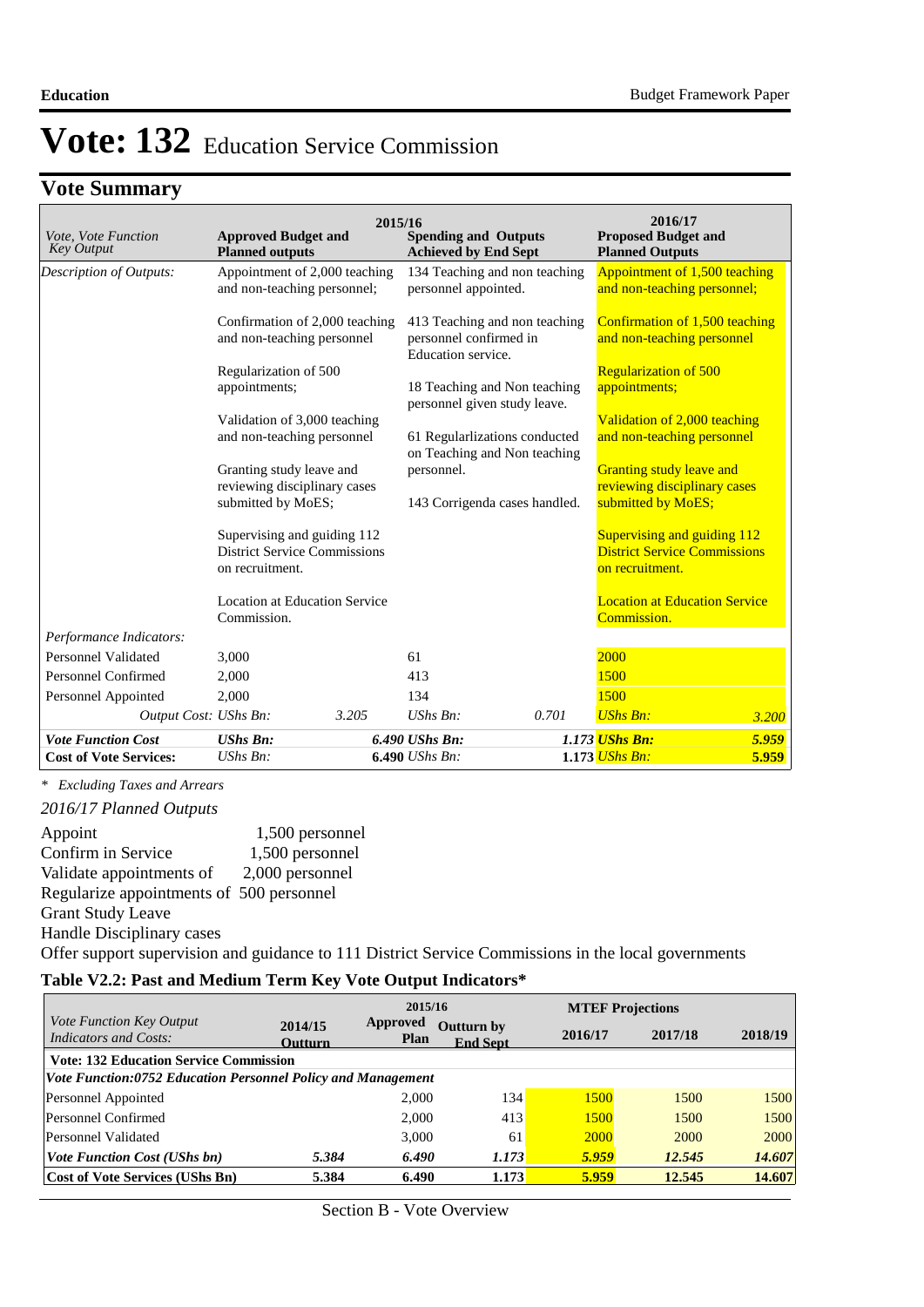## **Vote Summary**

## *Medium Term Plans*

The Medium Term Plans of the Commission are to : i) Recruit & appoint both teaching and non-teaching personnel in as per submissions received from MoES (ii) Validate appointments of education service personnel to ensure proper service delivery (iii) Confirm & regularize appointments to ensure continuity in service (iv) Grant study leave and review discipline in the service for regulatory best practices in the service. (v) Monitor, supervise & guide District Service Commissions in recruitment in order to maintain national standards (vi) Implement the Teachers' Scheme of Service in Post Primary Institutions to enhance motivation in the service (vii) Maintain the Electronic Data Management system (viii) Print and Disseminate Regulations and Code of Conduct

#### **(ii) Efficiency of Vote Budget Allocations**

Quarterly Budget meetings are held to Discuss key workplans where funds released can be channeled.

#### **Table V2.3: Allocations to Key Sector and Service Delivery Outputs over the Medium Term**

|                                 | $(i)$ Allocation (Shs Bn) |     |                                 | $(ii)$ % Vote Budget |          |          |                                 |       |
|---------------------------------|---------------------------|-----|---------------------------------|----------------------|----------|----------|---------------------------------|-------|
| <b>Billion Uganda Shillings</b> |                           |     | 2015/16 2016/17 2017/18 2018/19 |                      |          |          | 2015/16 2016/17 2017/18 2018/19 |       |
| <b>Key Sector</b>               | 32                        | 3.2 | 3.2                             | 3.2                  | $49.4\%$ | $53.7\%$ | 25.5%                           | 21.9% |
| Service Delivery                | 32                        | 3.2 | 3.2                             | 3.2                  | $49.4\%$ | $53.7\%$ | 25.5%                           | 21.9% |

The Key Costing Assumption is Ugx 371,175.40. The Cost drivers being Fuel, Cost of Adverts, Cost of Halls for Interviews, Meals, Allowances and Other Logistics.

| <b>Unit Cost</b><br><b>Description</b>                                     | Actual<br>2014/15 | <b>Planned</b><br>2015/16 | <b>Actual</b><br>by Sept | <b>Proposed</b><br>2016/17 | <b>Costing Assumptions and Reasons for</b><br>any Changes and Variations from Plan                                                                                                         |
|----------------------------------------------------------------------------|-------------------|---------------------------|--------------------------|----------------------------|--------------------------------------------------------------------------------------------------------------------------------------------------------------------------------------------|
|                                                                            |                   |                           |                          |                            |                                                                                                                                                                                            |
| Vote Function:0752 Education Personnel Policy and Management<br>Validation |                   |                           |                          | 371,175                    | Recruitment expenses for 1 person Ushs<br>371,175. There are no variations. Amount<br>consumed in the recruitment process<br>chain so not reflected in number of<br>successful candidates. |
| Confirmation                                                               |                   |                           |                          | 371,175                    | Recruitment expenses for 1 person Ushs<br>371,175. There are no variations. Amount<br>consumed in the recruitment process<br>chain so not reflected in number of<br>successful candidates. |
| Appointment                                                                |                   |                           |                          | 371,175                    | Recruitment expenses for 1 person Ushs<br>371,175. There are no variations. Amount<br>consumed in the recruitment process<br>chain so not reflected in number of<br>successful candidates. |

## **Table V2.4: Key Unit Costs of Services Provided and Services Funded (Shs '000)**

### **(iii) Vote Investment Plans**

03 Vehicles

The funding towards Development Budget remained inadequate Ugx 0.653bn. Land is about 13bn while the Commission continues to get 0.653bn, the same budget is also for retooling the Commission with Motorvehicles, Computers, etc. which almost consumes the whole budget.

#### **Table V2.5: Allocations to Capital Investment over the Medium Term**

|                                           | $(i)$ Allocation (Shs Bn) |     |                                 |      |           | $(ii)$ % Vote Budget |                 |           |
|-------------------------------------------|---------------------------|-----|---------------------------------|------|-----------|----------------------|-----------------|-----------|
| <b>Billion Uganda Shillings</b>           |                           |     | 2015/16 2016/17 2017/18 2018/19 |      |           | 2015/16 2016/17      | 2017/18 2018/19 |           |
| Consumption Expendture (Outputs Provided) | 5.8                       | 5.3 | 5.9                             | 5.9  | 89.9%     | $89.0\%$             | $46.9\%$        | $40.3\%$  |
| Investment (Capital Purchases)            | 0.7                       | 0.7 | 6.7                             | 8.7  | $10.1\%$  | $11.0\%$             | 53.1%           | 59.7%     |
| <b>Grand Total</b>                        | 6.5                       | 6.0 | 12.5                            | 14.6 | $100.0\%$ | $100.0\%$            | $100.0\%$       | $100.0\%$ |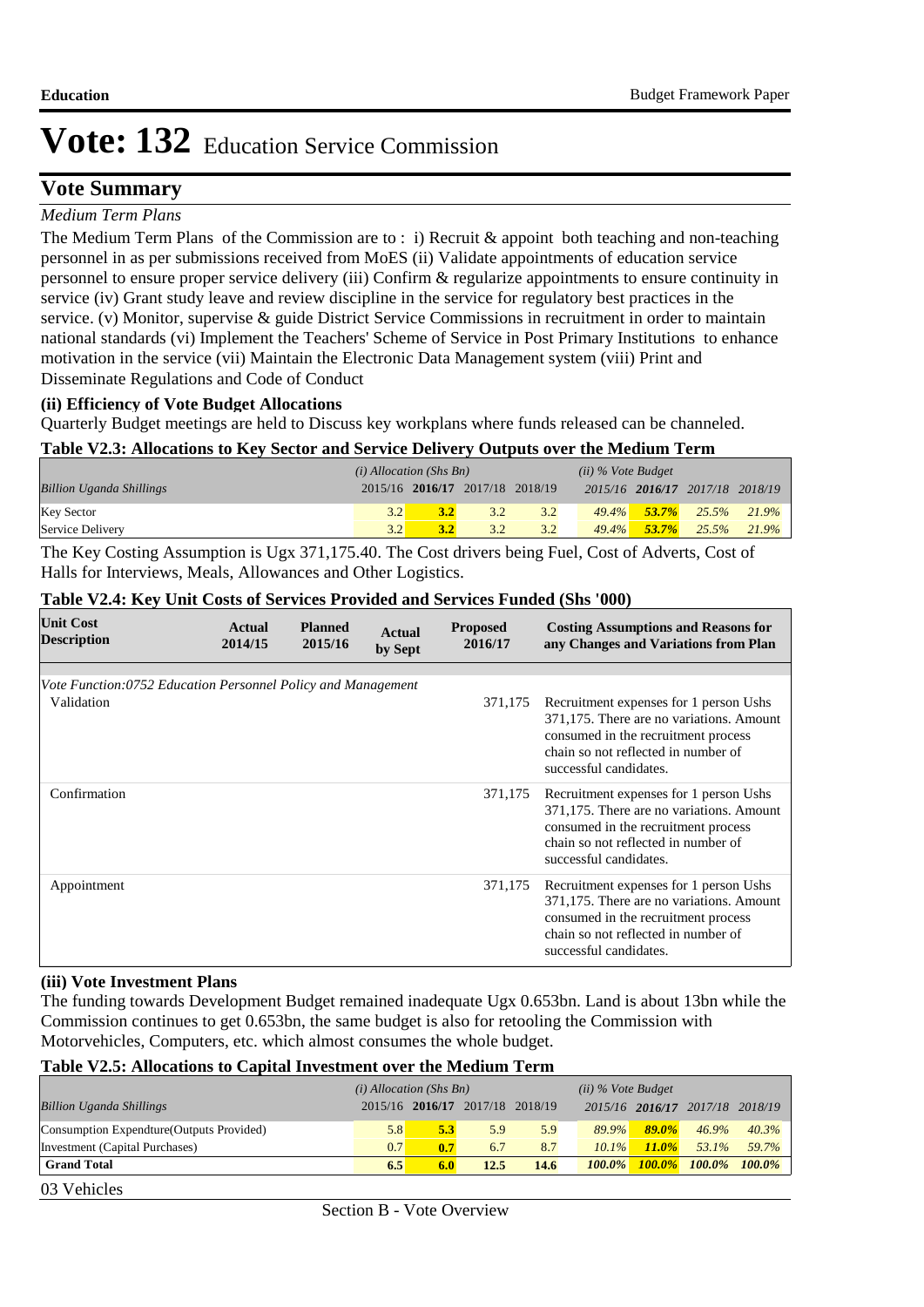## **Vote Summary**

10 Desktop Computers

5 Laptops

8 Printers

10 UPS (APC 750Va)

1 Air Conditioner

3 External Backup Disks

#### 5 UDOs Back up Media

1 Heavy duty UPS

## **Table V2.6: Major Capital Investments**

| <b>Project, Programme</b>                                                              | 2015/16                                                                   |                                                                                         | 2016/17                                                                   |
|----------------------------------------------------------------------------------------|---------------------------------------------------------------------------|-----------------------------------------------------------------------------------------|---------------------------------------------------------------------------|
| <b>Vote Function Output</b><br><b>UShs Thousand</b>                                    | <b>Approved Budget, Planned</b><br><b>Outputs (Quantity and Location)</b> | <b>Actual Expenditure and</b><br><b>Outputs by September</b><br>(Quantity and Location) | <b>Proposed Budget, Planned</b><br><b>Outputs (Quantity and Location)</b> |
| <b>Project 1271 Support to Education Service Commission</b>                            |                                                                           |                                                                                         |                                                                           |
| 075275 Purchase of Motor<br><b>Vehicles and Other</b><br><b>Transport</b><br>Equipment |                                                                           |                                                                                         | 03 Motor Vehicles                                                         |
| <b>Total</b>                                                                           | $\boldsymbol{0}$                                                          | 0                                                                                       | 549,661                                                                   |
| <b>GoU</b> Development                                                                 | 0                                                                         | 0                                                                                       | 549.661                                                                   |
| <b>External Financing</b>                                                              | 0                                                                         | 0                                                                                       | $\theta$                                                                  |

#### **(iv) Vote Actions to improve Priority Sector Outomes**

The Commission's performance depends on the submissions made by the Ministry of Education, Science, Technology and Sports. The Commission continues to dialogue with the ministry over timely, planned, complete and approved submissions to enhance performance.

### **Table V2.7: Priority Vote Actions to Improve Sector Performance**

| 2015/16 Planned Actions:<br>2015/16 Actions by Sept:                                                                                               |                                                                                                                                                                    | 2016/17 Planned Actions:                                                                  | <b>MT Strategy:</b>                                                                                                                                |  |  |  |  |  |  |  |
|----------------------------------------------------------------------------------------------------------------------------------------------------|--------------------------------------------------------------------------------------------------------------------------------------------------------------------|-------------------------------------------------------------------------------------------|----------------------------------------------------------------------------------------------------------------------------------------------------|--|--|--|--|--|--|--|
| Sector Outcome 1: Improved quality and relevancy of education at all levels                                                                        |                                                                                                                                                                    |                                                                                           |                                                                                                                                                    |  |  |  |  |  |  |  |
|                                                                                                                                                    | Vote Function: 07.52 Education Personnel Policy and Management                                                                                                     |                                                                                           |                                                                                                                                                    |  |  |  |  |  |  |  |
| VF Performance Issue:                                                                                                                              | Conducting regular validation and confirmation of appointments of Education Service Personnel;                                                                     |                                                                                           |                                                                                                                                                    |  |  |  |  |  |  |  |
| Validation of 3000<br>appointments and<br>confirmation of 2000 of<br><b>Education Service Personnel:</b>                                           | Confirmed 413 teaching and<br>non teaching personnel;<br>Validated 61 personnel.                                                                                   | <b>Continous Confirmation after</b><br>probation to avoid back log<br>cases.              | Immediate confirmation after<br>probation to avoid back log<br>cases.                                                                              |  |  |  |  |  |  |  |
| VF Performance Issue:                                                                                                                              | To ensure quality and continous education service delivery in the sector by making appropriate<br>appointments;                                                    |                                                                                           |                                                                                                                                                    |  |  |  |  |  |  |  |
| Increase of motivation for<br>personnel to work in these<br>areas like implementation of<br>the Teachers' Scheme of<br>Service in all sub-sectors. | The Commission appointed<br>134 Teaching and non<br>teaching personnel; We also<br>conducted an exercise of<br>monitoring usage of the<br><b>Education Service</b> | <b>Implementation of the</b><br><b>Teachers' Scheme of Service</b><br>in all sub-sectors. | Increase of motivation for<br>personnel to work in these<br>areas like implementation of<br>the Teachers' Scheme of<br>Service in all sub-sectors. |  |  |  |  |  |  |  |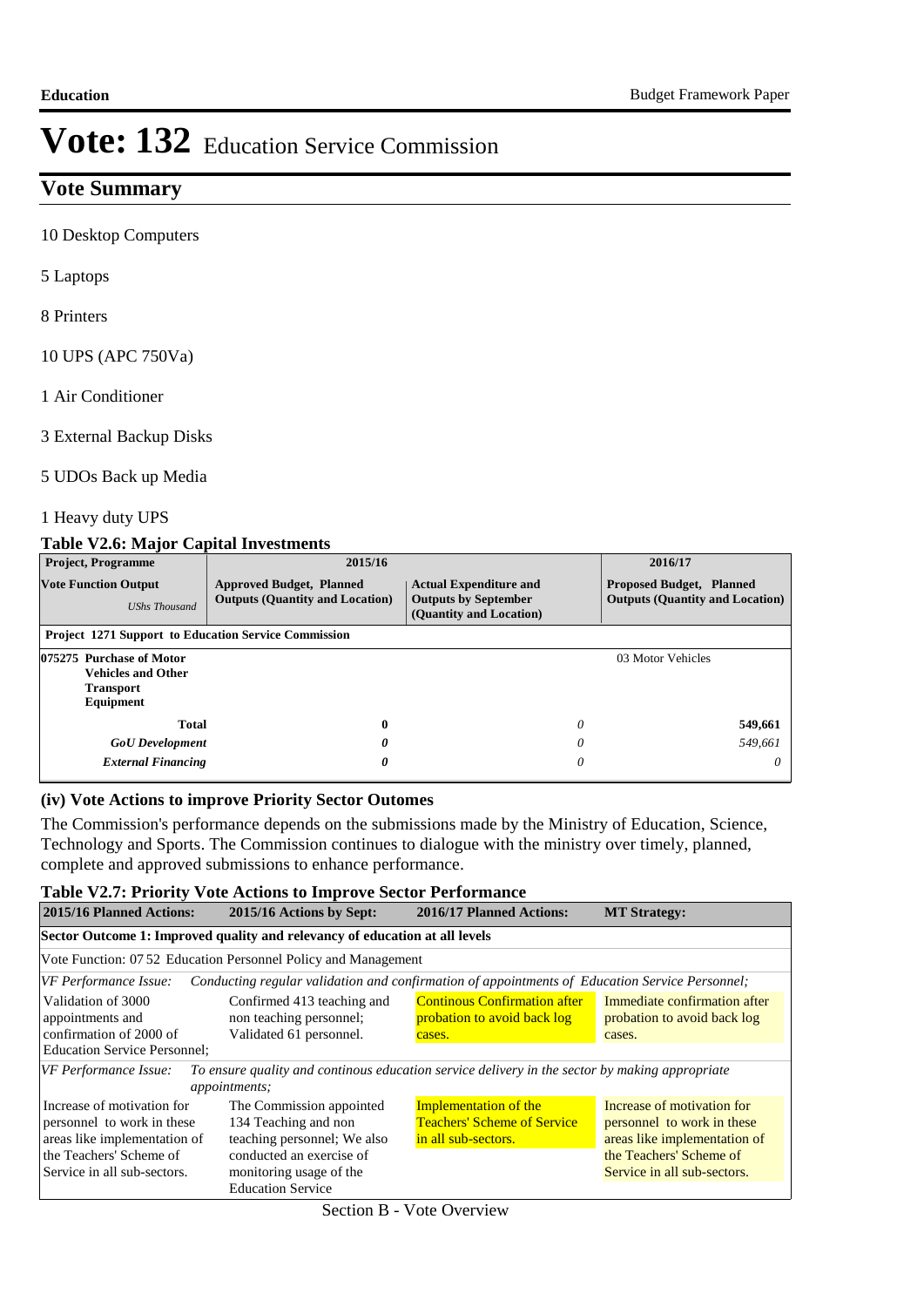## **Vote Summary**

| 2015/16 Planned Actions:                                                                  | 2015/16 Actions by Sept:                                                                                | 2016/17 Planned Actions:                                                                                                    | <b>MT Strategy:</b>                                                                        |  |  |  |  |  |
|-------------------------------------------------------------------------------------------|---------------------------------------------------------------------------------------------------------|-----------------------------------------------------------------------------------------------------------------------------|--------------------------------------------------------------------------------------------|--|--|--|--|--|
|                                                                                           | <b>Commission Regulations 2012</b><br>and Code of Conduct.                                              |                                                                                                                             |                                                                                            |  |  |  |  |  |
|                                                                                           | Sector Outcome 3: Improved effectiveness and efficiency in delivery of the education services           |                                                                                                                             |                                                                                            |  |  |  |  |  |
|                                                                                           | Vote Function: 07.52 Education Personnel Policy and Management                                          |                                                                                                                             |                                                                                            |  |  |  |  |  |
|                                                                                           | $[VF\; Performance\; Issue:$ Increasing the monitoring and supervision of District Service Commissions. |                                                                                                                             |                                                                                            |  |  |  |  |  |
| Monitoring & guiding 111<br><b>District Service Commissions</b><br>Accross 111 districts. | Exercise Scheduled for<br>Ouarter 2                                                                     | <b>Annual Planned visits</b><br>Monitoring $&$ guiding 111<br><b>District Service Commissions</b><br>Accross 111 districts. | Continued and regulary<br>monitoring & guidance to<br><b>District Service Commissions.</b> |  |  |  |  |  |

## *V3 Proposed Budget Allocations for 2016/17 and the Medium Term*

*This section sets out the proposed vote budget allocations for 2016/17 and the medium term, including major areas of expenditures and any notable changes in allocations.* 

## **Table V3.1: Past Outturns and Medium Term Projections by Vote Function\***

|                                                |                           |       | 2015/16                            |         | <b>MTEF Budget Projections</b> |         |  |  |
|------------------------------------------------|---------------------------|-------|------------------------------------|---------|--------------------------------|---------|--|--|
|                                                | 2014/15<br><b>Outturn</b> | Appr. | Spent by<br><b>Budget</b> End Sept | 2016/17 | 2017/18                        | 2018/19 |  |  |
| <b>Vote: 132 Education Service Commission</b>  |                           |       |                                    |         |                                |         |  |  |
| 0752 Education Personnel Policy and Management | 5.384                     | 6.490 | 1.173                              | 5.959   | 12.545                         | 14.607  |  |  |
| <b>Total for Vote:</b>                         | 5.384                     | 6.490 | 1.173                              | 5.959   | 12.545                         | 14.607  |  |  |

### **(i) The Total Budget over the Medium Term**

The budget has remained the same over the medium term, except for salaries which have increased slightly to take into consideration the increments given to Specified officers. Non Wage has remained at 4.038bn and Development at 0.653bn.

#### **(ii) The major expenditure allocations in the Vote for 2016/17**

The Major expenditure allocation is towards purchase of 3 Motor Vehicles Allocated Ugx 0.549bn.

#### **(iii) The major planned changes in resource allocations within the Vote for 2016/17**

The Commission has not allocated any budget towards purchase of land, the current provision for Development Budget is too small to purchase land. The amount has been allocated towards retooling the Commission, buying 3 vehicles and ICT equipment.

#### **Table V3.2: Key Changes in Vote Resource Allocation**

| <b>Changes in Budget Allocations and Outputs from 2015/16 Planned Levels:</b><br>2017/18 | 2018/19                            | <b>Justification for proposed Changes in</b><br><b>Expenditure and Outputs</b> |  |  |  |  |  |
|------------------------------------------------------------------------------------------|------------------------------------|--------------------------------------------------------------------------------|--|--|--|--|--|
| Vote Function:0703 Education Personnel Policy and Management                             |                                    |                                                                                |  |  |  |  |  |
|                                                                                          |                                    |                                                                                |  |  |  |  |  |
| $0.000$ UShs Bn:                                                                         |                                    | $\overline{0.000}$ The reduction is in provision for                           |  |  |  |  |  |
|                                                                                          |                                    | Contract Gratuity, the MTEF did not                                            |  |  |  |  |  |
|                                                                                          |                                    | capture the item.                                                              |  |  |  |  |  |
| entittled to contract gratuity                                                           |                                    |                                                                                |  |  |  |  |  |
|                                                                                          |                                    |                                                                                |  |  |  |  |  |
|                                                                                          |                                    |                                                                                |  |  |  |  |  |
| $0.023$ UShs Bn:                                                                         | 0.023                              |                                                                                |  |  |  |  |  |
|                                                                                          |                                    |                                                                                |  |  |  |  |  |
| Output:<br>0752 71 Acquisition of Land by Government                                     |                                    |                                                                                |  |  |  |  |  |
| $5.213$ UShs Bn:                                                                         | 7.274                              |                                                                                |  |  |  |  |  |
| <b>The Budget is expected to</b>                                                         |                                    |                                                                                |  |  |  |  |  |
|                                                                                          |                                    |                                                                                |  |  |  |  |  |
|                                                                                          | 0752 03 Finance and Administration |                                                                                |  |  |  |  |  |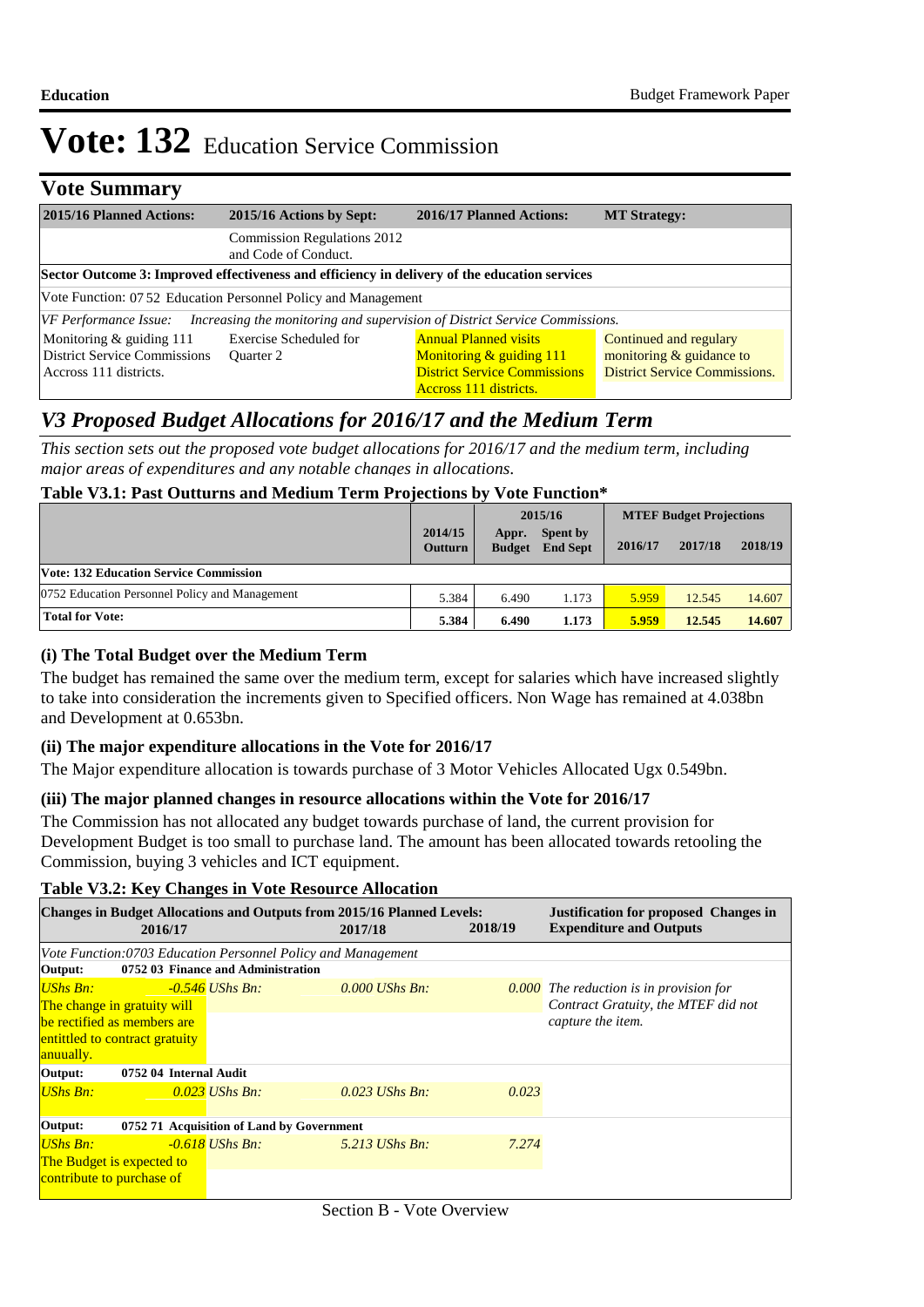# **Vote Summary**

|                                                                             | 2016/17                    |                                                                  | <b>Changes in Budget Allocations and Outputs from 2015/16 Planned Levels:</b><br>2017/18 | 2018/19 | <b>Justification for proposed Changes in</b><br><b>Expenditure and Outputs</b> |  |
|-----------------------------------------------------------------------------|----------------------------|------------------------------------------------------------------|------------------------------------------------------------------------------------------|---------|--------------------------------------------------------------------------------|--|
| be purchased for<br><b>Construction of Offices</b>                          | Land estiamted at 2.5Bn to |                                                                  |                                                                                          |         |                                                                                |  |
| Output:                                                                     |                            | 0752 75 Purchase of Motor Vehicles and Other Transport Equipment |                                                                                          |         |                                                                                |  |
| UShs Bn:                                                                    |                            | $0.550$ UShs Bn:                                                 | $0.451$ UShs Bn.                                                                         | 0.451   |                                                                                |  |
| Output:<br>0752 76 Purchase of Office and ICT Equipment, including Software |                            |                                                                  |                                                                                          |         |                                                                                |  |
| UShs Bn:                                                                    |                            | $0.068$ UShs Bn:                                                 | $0.347$ UShs Bn.                                                                         | 0.347   |                                                                                |  |
| <b>The Commission will be</b>                                               |                            |                                                                  |                                                                                          |         |                                                                                |  |
| focused on sourcing for                                                     |                            |                                                                  |                                                                                          |         |                                                                                |  |
| funds to build offices, this                                                |                            |                                                                  |                                                                                          |         |                                                                                |  |
| may consume all the                                                         |                            |                                                                  |                                                                                          |         |                                                                                |  |
| <b>available funds on the</b>                                               |                            |                                                                  |                                                                                          |         |                                                                                |  |
| development budget                                                          |                            |                                                                  |                                                                                          |         |                                                                                |  |

## *V4: Vote Challenges for 2016/17 and the Medium Term*

*This section sets out the major challenges the vote faces in 2016/17 and the medium term which the vote has been unable to address in its spending plans.*

Contract Gratuity for specified officers who are on contract, the provision is not in the current Medium Term Expenditure Framework. (MTEF)

Pension budget has not yet been provided despite the decentralization of management and payment of existing pensioners and retiring staff.

The Development Budget remains small, the Commission wishes to get adequate provision for purchase of land and subsequently constructing offices for the Commission to solve the challenge of office space.

## **Table V4.1: Additional Output Funding Requests**

| <b>Additional Requirements for Funding and</b><br><b>Outputs in 2016/17:</b>                       | <b>Justification of Requirement for</b><br><b>Additional Outputs and Funding</b>                                                                                                          |  |
|----------------------------------------------------------------------------------------------------|-------------------------------------------------------------------------------------------------------------------------------------------------------------------------------------------|--|
| Vote Function:0703 Education Personnel Policy and Management<br>0752 03 Finance and Administration |                                                                                                                                                                                           |  |
| Output:<br><b>UShs Bn:</b><br>0.730<br>Contract Gratuity in respect to Specified Officers (0.29bn) | Contract Gratuity for Specified officers is paid annually because<br>they are on contract.                                                                                                |  |
| Pension for retiring and retired staff (0.444bn)                                                   | Owing to the decentralization of pension management and<br>payment to MDAs from Ministry of Public Service, the<br>Commission requires the corresponding amount to manage the<br>function |  |
| 0752 75 Purchase of Motor Vehicles and Other Transport Equipment<br>Output:                        |                                                                                                                                                                                           |  |
| <b>UShs Bn:</b><br>0.120<br>Taxes.                                                                 | The Commission is planning to buy 3 Vehicles for the Specified<br>Officers in FY 2016/17. The budget however doesnot allow for<br>taxes of $Ugx$ 0.12bn.                                  |  |

*This section discusses how the vote's plans will address and respond to the cross-cutting policy, issues of gender and equity; HIV/AIDS; and the Environment, and other budgetary issues such as Arrears and NTR..* 

#### **(i) Cross-cutting Policy Issues**

*(i) Gender and Equity*